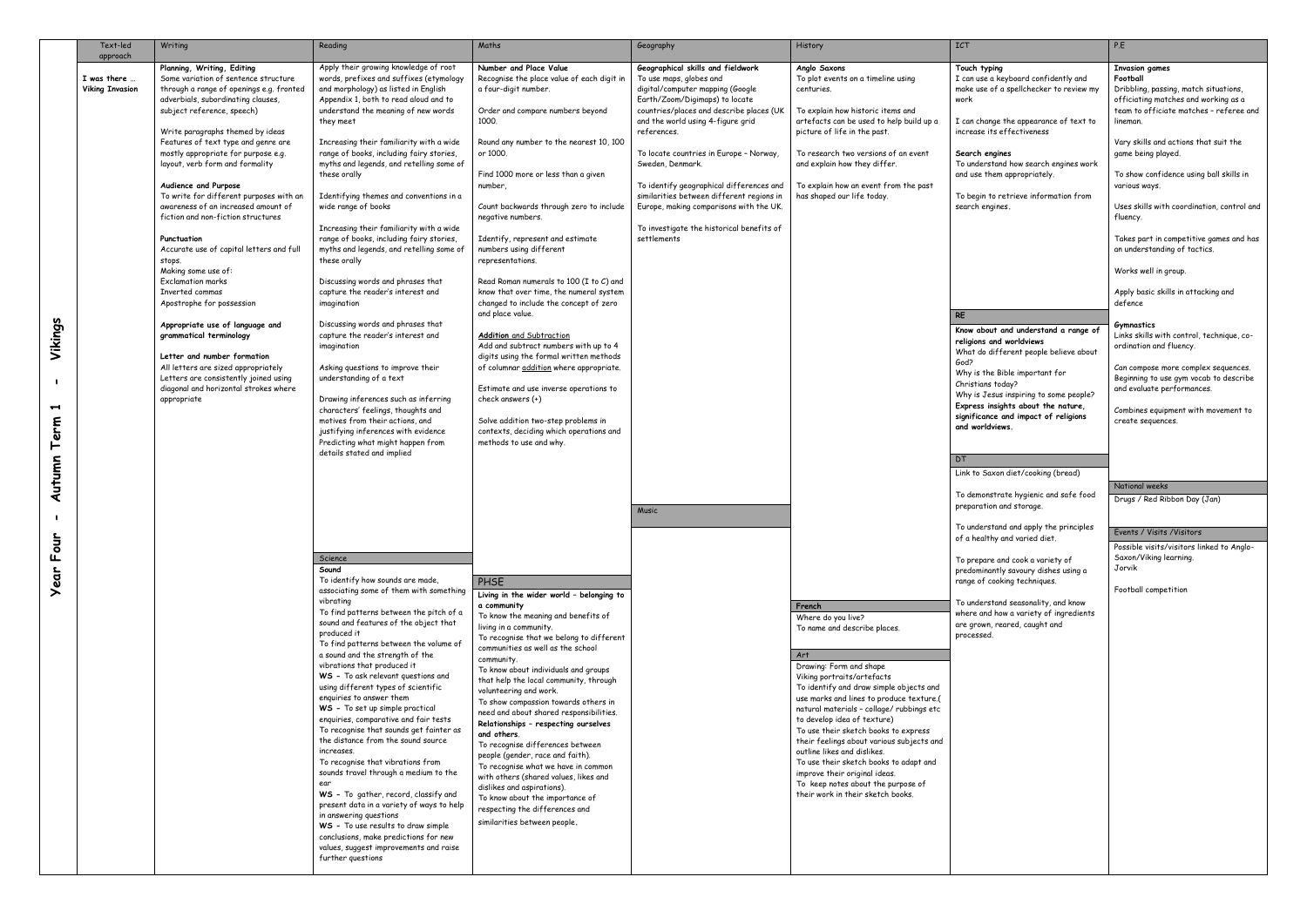|                                       | Text-led                                                  | Writing                                                                                                                                                                                                                                                                                                                                                                                                                                                                                                                                                                                                                                                                                                                       | Reading                                                                                                                                                                                                                                                                                                                                                                                                                                                                                                                                                                                                                                                                                                                                                                                           | Maths                                                                                                                                                                                                                                                                                                                                                                                                                                                                                                                                                                                                                                                                                                                                                                          | Geography                                                                                                                                                                                                                                                                                                                                                                                                                    | History                                                                                                                                                                                                                                                                                                                                                                                                                                                                                                                                                                                                                                                                                                                                                                | <b>ICT</b>                                                                                                                                                                                                                                                                                                                                                                                                                                                                                                                                                                                                                  | P.E                                                                                                                                                                                                                                                                                                                                                                                                                                                                                                                                                                                                                                                                                                                                                                                                                                                                                   |
|---------------------------------------|-----------------------------------------------------------|-------------------------------------------------------------------------------------------------------------------------------------------------------------------------------------------------------------------------------------------------------------------------------------------------------------------------------------------------------------------------------------------------------------------------------------------------------------------------------------------------------------------------------------------------------------------------------------------------------------------------------------------------------------------------------------------------------------------------------|---------------------------------------------------------------------------------------------------------------------------------------------------------------------------------------------------------------------------------------------------------------------------------------------------------------------------------------------------------------------------------------------------------------------------------------------------------------------------------------------------------------------------------------------------------------------------------------------------------------------------------------------------------------------------------------------------------------------------------------------------------------------------------------------------|--------------------------------------------------------------------------------------------------------------------------------------------------------------------------------------------------------------------------------------------------------------------------------------------------------------------------------------------------------------------------------------------------------------------------------------------------------------------------------------------------------------------------------------------------------------------------------------------------------------------------------------------------------------------------------------------------------------------------------------------------------------------------------|------------------------------------------------------------------------------------------------------------------------------------------------------------------------------------------------------------------------------------------------------------------------------------------------------------------------------------------------------------------------------------------------------------------------------|------------------------------------------------------------------------------------------------------------------------------------------------------------------------------------------------------------------------------------------------------------------------------------------------------------------------------------------------------------------------------------------------------------------------------------------------------------------------------------------------------------------------------------------------------------------------------------------------------------------------------------------------------------------------------------------------------------------------------------------------------------------------|-----------------------------------------------------------------------------------------------------------------------------------------------------------------------------------------------------------------------------------------------------------------------------------------------------------------------------------------------------------------------------------------------------------------------------------------------------------------------------------------------------------------------------------------------------------------------------------------------------------------------------|---------------------------------------------------------------------------------------------------------------------------------------------------------------------------------------------------------------------------------------------------------------------------------------------------------------------------------------------------------------------------------------------------------------------------------------------------------------------------------------------------------------------------------------------------------------------------------------------------------------------------------------------------------------------------------------------------------------------------------------------------------------------------------------------------------------------------------------------------------------------------------------|
| Lotions<br>and                        | approach<br>Harry Potter and<br>the Philosophers<br>Stone | Planning, Writing, Editing<br>Some variation of sentence structure<br>through a range of openings e.g. fronted<br>adverbials, subordinating clauses,<br>subject reference, speech)<br>Write paragraphs themed by ideas<br>Features of text type and genre are<br>mostly appropriate for purpose e.g.<br>layout, verb form and formality<br>Audience and Purpose<br>To write for different purposes with an<br>awareness of an increased amount of<br>fiction and non-fiction structures<br>Punctuation<br>Accurate use of capital letters and full<br>stops.<br>Making some use of:<br><b>Exclamation marks</b><br>Inverted commas<br>Apostrophe for possession<br>Appropriate use of language and<br>grammatical terminology | Apply their growing knowledge of root<br>words, prefixes and suffixes (etymology<br>and morphology) as listed in English<br>Appendix 1, both to read aloud and to<br>understand the meaning of new words<br>they meet<br>Increasing their familiarity with a wide<br>range of books, including fairy stories,<br>myths and legends, and retelling some of<br>these orally<br>Identifying themes and conventions in a<br>wide range of books<br>Discussing words and phrases that<br>capture the reader's interest and<br>imagination<br>Asking questions to improve their<br>understanding of a text<br>Drawing inferences such as inferring<br>characters' feelings, thoughts and<br>motives from their actions, and<br>justifying inferences with evidence<br>Predicting what might happen from | Addition and Subtraction<br>Add and subtract numbers with up to 4<br>digits using the formal written methods<br>of columnar subtraction where<br>appropriate.<br>Add and subtract numbers with up to 4<br>digits using the formal written methods<br>of columnar subtraction where<br>appropriate.<br>Estimate and use inverse operations to<br>check answers (-)<br>Solve subtraction two-step problems in<br>contexts, deciding which operations and<br>methods to use and why.<br><u> Measurement</u><br>Convert between different units of<br>measure<br>Measure and calculate the perimeter of<br>a rectilinear figure (including squares) in<br>centimetres and metres<br>Find the area of rectilinear shapes by                                                         | To identify geographical differences and<br>similarities between different regions in<br>Europe, making comparisons with the UK.<br>To investigate the historical benefits of<br>settlements<br>Locating Lindisfarne and<br>locations of other famous<br>battles.<br>Viking place names and use maps, globes<br>and digital/computer mapping (Google<br>Earth/Zoom/Digimaps) to locate places<br>in the UK related to names. | <b>Vikings</b><br>To plot events on a timeline using<br>centuries.<br>To explain how historic items and<br>artefacts can be used to help build up a<br>picture of life in the past.<br>To research two versions of an event<br>and explain how they differ.<br>To explain how an event from the past<br>has shaped our life today.<br>Science<br><b>States of Matter</b><br>To compare and group materials<br>together, according to whether they are<br>solids, liquids or gases<br>To observe that some materials change<br>state when they are heated or cooled,<br>and measure or research the<br>temperature at which this happens in<br>degrees Celsius (°C)<br>WS - To set up simple practical<br>enquiries, comparative<br>WS - To make systematic and careful | Algorithms and programming<br>I can experiment with variables to<br>control models<br>I can give an on-screen robot specific<br>instructions<br>I can make a prediction and explain why<br>I believe something will happen<br>I know that I need to keep testing my<br>program while it is being put together<br>I can de-bug a program<br>I understand that algorithms can help<br>solve problems in other learning (Maths,<br>Science, D&T)<br>To know how to store and retrieve data<br>from the school network.<br><b>RE</b><br>Know about and understand a range of<br>religions and worldviews<br>Why do people pray? | Indoor athletics<br>Begin to use a range of running<br>techniques and use with confidence.<br>Can perform a running jump with more<br>than one component.<br>Demonstrates accuracy in throwing and<br>catching activities.<br>Describes good athletic performance<br>using correct vocab.<br>Can use equipment safely and with good<br>control.<br>Invasion games (mat-<br>ball/netball/basketball)<br>Dribbling, passing, match situations,<br>officiating matches and working as a<br>team to officiate matches - referee and<br>lineman.<br>Vary skills and actions that suit the<br>game being played.<br>To show confidence using ball skills in<br>various ways.<br>Uses skills with coordination, control and<br>fluency.<br>Takes part in competitive games and has<br>an understanding of tactics.<br>Works well in group.<br>Apply basic skills in attacking and<br>defence |
| Potions<br>N<br>Term<br>Autumn<br>Jup |                                                           | Letter and number formation<br>All letters are sized appropriately<br>Letters are consistently joined using<br>diagonal and horizontal strokes where<br>appropriate                                                                                                                                                                                                                                                                                                                                                                                                                                                                                                                                                           | details stated and implied<br>Retrieve and record information from<br>non-fiction. (CCL History & Science)<br>Recognise some different forms of<br>poetry [for example, free verse,<br>narrative poetry] (CCL History 11/11)<br>Develop positive attitudes to reading<br>and understanding of what they read by:<br>listening to and discussing a wide range<br>of fiction, poetry, plays, non-fiction and<br>reference books or textbooks<br>reading books that are structured in<br>different ways and reading for a range<br>of purposes.<br>Use dictionaries to check the meaning of<br>words that they have read.                                                                                                                                                                            | counting squares<br>Multiplication and Division<br>Recall multiplication and division facts<br>for multiplication tables up to $12 \times 12$<br>Use place value, known and derived facts<br>to multiply and divide mentally, including:<br>multiplying by 0 and 1; dividing by 1;<br>multiplying together 3 numbers<br>Recognise and use factor pairs and<br>commutativity in mental calculations<br>Personal Learning<br>Keeping safe<br>To know the importance of taking<br>medicines correctly and using household                                                                                                                                                                                                                                                         | <b>Music</b><br>Listening and appraising<br>To use (relevant and targeted) musical<br>vocabulary in an appropriate way.                                                                                                                                                                                                                                                                                                      | observations and, where appropriate,<br>taking accurate measurements using<br>standard units, using a range of<br>equipment, including thermometers<br>To identify the part played by<br>evaporation and condensation in the<br>water cycle and associate the rate of<br>evaporation with temperature<br>WS - To set up simple practical<br>enquiries, comparative and fair tests<br>WS - To make systematic and careful<br>observations and, where appropriate,<br>taking accurate measurements using<br>standard units, using a range of<br>equipment, including thermometers and<br>data loggers thermometer<br>WS - To record findings using simple<br>scientific language, drawings,                                                                              | Why are festivals important to Christian<br>communities?<br>Why do some people think life is a<br>journey? What significant experience<br>marks this?<br>Express insights about the nature,<br>significance and impact of religions<br>and worldviews.<br>DT                                                                                                                                                                                                                                                                                                                                                                | National weeks<br>Anti-Bullying week.                                                                                                                                                                                                                                                                                                                                                                                                                                                                                                                                                                                                                                                                                                                                                                                                                                                 |
| ட்<br><b>Year</b>                     |                                                           |                                                                                                                                                                                                                                                                                                                                                                                                                                                                                                                                                                                                                                                                                                                               | Identify main ideas drawn from more<br>than one paragraph and be able to<br>summarise these.                                                                                                                                                                                                                                                                                                                                                                                                                                                                                                                                                                                                                                                                                                      | products safely.<br>To recognise what is meant by 'drug'.<br>To know what a habit is and how they<br>are difficult to stop.<br>Drugs, alcohol education<br>Effects of alcohol<br>Alcohol and risk<br>Limits and drinking alcohol<br>Relationships<br>Safe relationships<br>To know the difference between playful<br>teasing, hurtful behaviour and bullying -<br>including online.<br>To know how to respond if you witness<br>or experience hurtful behaviour or<br>bullying - including online.<br>To know when its right to break a<br>confidence or share a secret.<br>To recognise risks online such as harmful<br>content or contact.<br>To know how to report concerns and<br>seek help if worried or uncomfortable<br>about someone's behaviour, including<br>online. | Read notes and know how many beats<br>they represent (Minim, crotchet,<br>quaver).<br>Follow a basic melody line using standard<br>notation.<br>To understand and begin to use<br>established and invented musical<br>notations to represent music.<br>To use notation to record and interpret<br>sequences of pitches.<br>To use notation to record compositions<br>in a small group or on my own.                          | French                                                                                                                                                                                                                                                                                                                                                                                                                                                                                                                                                                                                                                                                                                                                                                 | Art<br>Jackson Pollock artist study<br>Painting<br>Re-create a piece of artwork in the<br>style of Pollock<br>To use their sketch books to express<br>their feelings about various subjects and<br>outline likes and dislikes.<br>Do they use their sketch books to adapt<br>and improve their original ideas.<br>Do they keep notes about the purpose of<br>their work in their sketch books.                                                                                                                                                                                                                              | Events / Visits / Visitors<br>Enterprise - selling of chocolate<br>cakes/brownies decorated in the style<br>of Jackson Pollock.                                                                                                                                                                                                                                                                                                                                                                                                                                                                                                                                                                                                                                                                                                                                                       |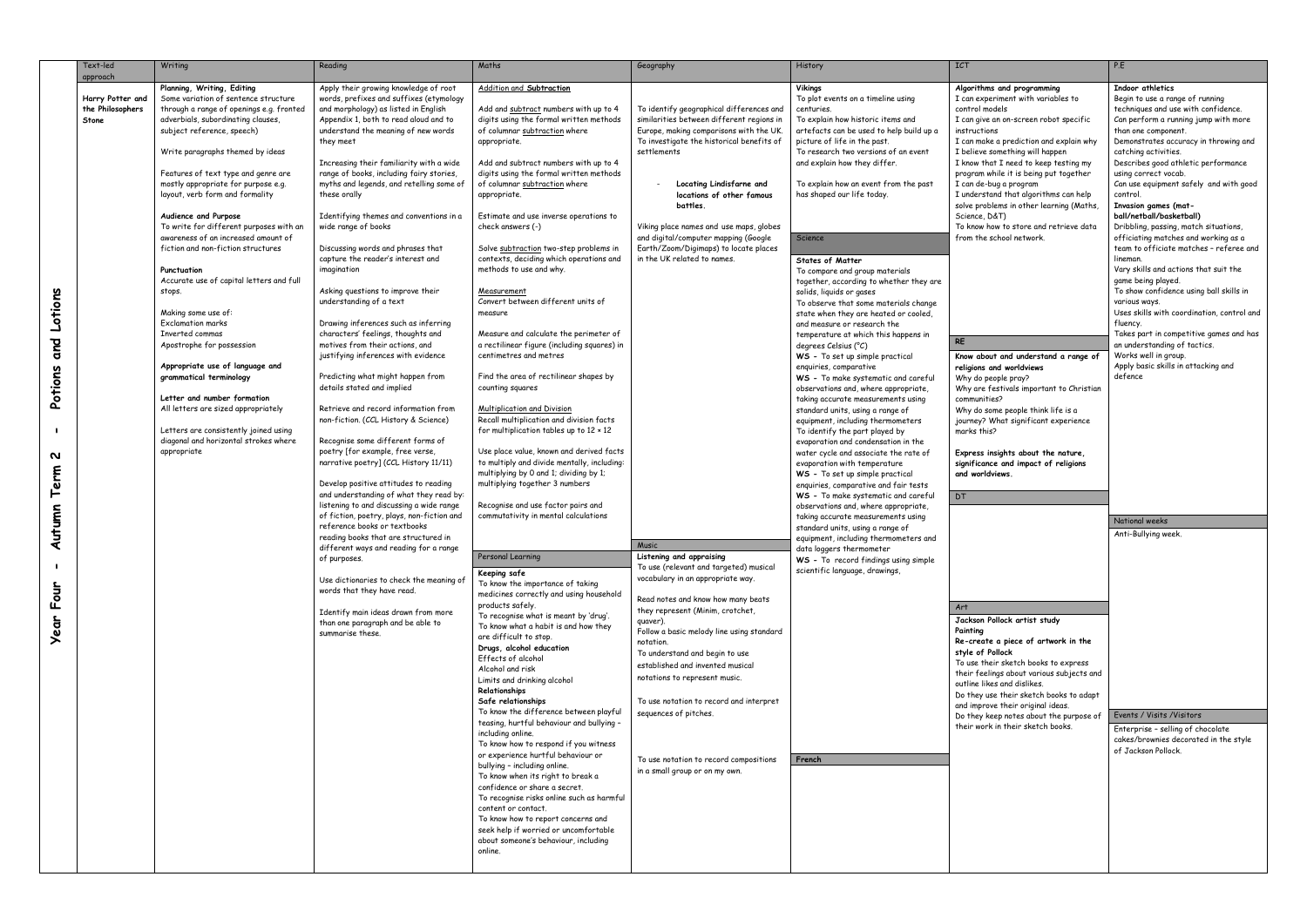|                             | Text-led        | Writing                                                          | Reading                                                                              | Maths                                                                        | Geography                                                                  | History                                                                         | <b>ICT</b>                                                                      | P.E                                                                           |
|-----------------------------|-----------------|------------------------------------------------------------------|--------------------------------------------------------------------------------------|------------------------------------------------------------------------------|----------------------------------------------------------------------------|---------------------------------------------------------------------------------|---------------------------------------------------------------------------------|-------------------------------------------------------------------------------|
|                             | approach        | Planning, Writing, Editing                                       | Apply their growing knowledge of root                                                | Multiplication and Division                                                  | Geographical skills and fieldwork                                          | N/A                                                                             | Digital literacy - search engines                                               | Dance - linked to production                                                  |
|                             | Charlotte's Web | Some variation of sentence structure                             | words, prefixes and suffixes (etymology                                              | Recall multiplication and division facts                                     | To use fieldwork to observe, measure,                                      |                                                                                 |                                                                                 | Beginning to create longer dance                                              |
|                             |                 | through a range of openings e.g. fronted                         | and morphology) as listed in English                                                 | for multiplication tables up to $12 \times 12$                               | record and present human and physical                                      |                                                                                 |                                                                                 | sequences in a larger group.                                                  |
|                             |                 | adverbials, subordinating clauses,<br>subject reference, speech) | Appendix 1, both to read aloud and to<br>understand the meaning of new words         | $(11x \text{ and } 12x)$                                                     | features in the local area using a range<br>of methods.                    |                                                                                 | E-safety - acceptable and unacceptable<br>use of technology.                    | Demonstrate rhythm and spatial                                                |
|                             |                 |                                                                  | they meet                                                                            | Recognise and use factor pairs and                                           |                                                                            |                                                                                 |                                                                                 | awareness.                                                                    |
|                             |                 | Write paragraphs themed by ideas                                 |                                                                                      | commutativity in mental calculations                                         | <b>Locational Knowledge</b>                                                |                                                                                 | Learn how to keep ourselves safe online                                         |                                                                               |
|                             |                 | Features of text type and genre are                              | Increasing their familiarity with a wide<br>range of books, including fairy stories, | Use place value, known and derived facts                                     | Locating deserts, rainforests,<br>savannahs, oceans of the world on a map. |                                                                                 | by understanding what personal data is<br>and how we can keep our personal data | <b>Invasion Games - Tag Rugby</b><br>Show confidence in using ball skills in  |
|                             |                 | mostly appropriate for purpose e.g.                              | myths and legends, and retelling some of                                             | to multiply and divide mentally, including:                                  |                                                                            |                                                                                 | secure.                                                                         | various ways and can link these together.                                     |
|                             |                 | layout, verb form and formality                                  | these orally                                                                         | multiplying by 0 and 1; dividing by 1;                                       | Human and Physical Geography                                               |                                                                                 |                                                                                 |                                                                               |
|                             |                 | Audience and Purpose                                             | Identifying themes and conventions in a                                              | multiplying together three numbers                                           |                                                                            |                                                                                 | Know how to change privacy settings so<br>that we can choose who sees our       | Takes part in competitive games with a<br>strong understanding of tactics and |
|                             |                 | To write for different purposes with an                          | wide range of books                                                                  | Multiply two-digit and three-digit                                           | <b>Place Knowledge</b><br>Digi Maps - Where given habitats within          |                                                                                 | information.                                                                    | composition.                                                                  |
|                             |                 | awareness of an increased amount of                              |                                                                                      | numbers by a one-digit number using                                          | our local area are.                                                        |                                                                                 |                                                                                 |                                                                               |
|                             |                 | fiction and non-fiction structures                               | Increasing their familiarity with a wide<br>range of books, including fairy stories, | formal written layout                                                        |                                                                            |                                                                                 | Develop the understanding that anything<br>I put online is difficult to remove. | Works well in a group to develop various<br>games.                            |
|                             |                 | Punctuation                                                      | myths and legends, and retelling some of                                             | Estimate and use inverse operations to                                       |                                                                            |                                                                                 |                                                                                 |                                                                               |
|                             |                 | Accurate use of capital letters and full                         | these orally                                                                         | check answers to a calculation                                               |                                                                            |                                                                                 |                                                                                 | Uses running, jumping, throwing and                                           |
|                             |                 | stops.                                                           | Discussing words and phrases that                                                    | Divide numbers up to 3 digits by a one-                                      |                                                                            |                                                                                 |                                                                                 | catching in isolation and combination.                                        |
|                             |                 | Making some use of:                                              | capture the reader's interest and                                                    | digit number using the formal written                                        |                                                                            |                                                                                 |                                                                                 |                                                                               |
|                             |                 | <b>Exclamation marks</b>                                         | imagination                                                                          | method of short division and interpret                                       |                                                                            |                                                                                 |                                                                                 |                                                                               |
|                             |                 | Inverted commas<br>Apostrophe for possession                     | Discussing words and phrases that                                                    | remainders appropriately for the<br>context                                  |                                                                            |                                                                                 | <b>RE</b>                                                                       |                                                                               |
|                             |                 |                                                                  | capture the reader's interest and                                                    |                                                                              |                                                                            |                                                                                 | N/A                                                                             |                                                                               |
| Habitats                    |                 | Appropriate use of language and                                  | imagination                                                                          |                                                                              |                                                                            |                                                                                 | DT                                                                              |                                                                               |
|                             |                 | grammatical terminology                                          | Asking questions to improve their                                                    |                                                                              |                                                                            |                                                                                 | <b>Product Research</b>                                                         |                                                                               |
|                             |                 | Letter and number formation                                      | understanding of a text                                                              |                                                                              |                                                                            |                                                                                 | Bug hotel - using outside area to look at<br>where animals live.                | National weeks                                                                |
| $\mathbin{\rightharpoonup}$ |                 | All letters are sized appropriately                              | Drawing inferences such as inferring                                                 |                                                                              |                                                                            |                                                                                 |                                                                                 | Drugs / Red Ribbon Day (Jan)                                                  |
|                             |                 | Letters are consistently joined using                            | characters' feelings, thoughts and                                                   |                                                                              | Music                                                                      |                                                                                 | Links to Oxfam, sustainability, gardening                                       | Internet Safety (Feb)                                                         |
| erm                         |                 | diagonal and horizontal strokes where                            | motives from their actions, and                                                      |                                                                              | <b>Singing and Playing</b>                                                 |                                                                                 | Design                                                                          |                                                                               |
|                             |                 | appropriate                                                      | justifying inferences with evidence                                                  |                                                                              | Understand the importance of warming                                       |                                                                                 | To generate ideas, considering the                                              | Events / Visits / Visitors                                                    |
|                             |                 |                                                                  | Predicting what might happen from                                                    |                                                                              | up first.                                                                  |                                                                                 | purpose for which they are designing.                                           | Cate Fern                                                                     |
| Spring                      |                 |                                                                  | details stated and implied                                                           |                                                                              | Sing in time, breathe well and pronounce                                   |                                                                                 | To evaluate products and identify                                               | Sheep Farmer - stepdad of KR                                                  |
|                             |                 |                                                                  | Science                                                                              |                                                                              | words.                                                                     |                                                                                 | criteria that can be used for their own                                         | Cannon Hall Farm<br>Farmer Copley's                                           |
|                             |                 |                                                                  | <b>Habitats</b>                                                                      |                                                                              | Change pitch and dynamics                                                  |                                                                                 | designs.                                                                        |                                                                               |
|                             |                 |                                                                  | Living things and their habitat: groupings                                           | Personal Learning                                                            | Perform with control and awareness of                                      |                                                                                 | Working with tools                                                              |                                                                               |
| ے<br>=                      |                 |                                                                  | and classification, environmental change<br>VR link                                  | Living in the wider world                                                    | others                                                                     |                                                                                 | To apply their understanding of how to                                          |                                                                               |
| Ō                           |                 |                                                                  |                                                                                      | How data is shared and used<br>To know that everything shared online         |                                                                            | French                                                                          | strengthen, stiffen and reinforce more<br>complex structures eg by adding       |                                                                               |
|                             |                 |                                                                  | Explore and use classification keys to                                               | has a digital footprint.                                                     |                                                                            | On the High Street<br>Listen and respond to topic vocabulary                    | strengthening cardboard triangles to                                            |                                                                               |
| <b>year</b>                 |                 |                                                                  | help group, identify and name a variety<br>of living things in their local and wider |                                                                              |                                                                            |                                                                                 | wooden frames.                                                                  |                                                                               |
|                             |                 |                                                                  | environment                                                                          | How organisations can use personal<br>information to encourage people to buy |                                                                            | Answer questions using topic vocabulary                                         | To understand and use electrical                                                |                                                                               |
|                             |                 |                                                                  |                                                                                      | things.                                                                      |                                                                            | Take part in a role play as a                                                   | systems in their products.                                                      |                                                                               |
|                             |                 |                                                                  |                                                                                      |                                                                              |                                                                            | shopper/shop keeper, speaking in French                                         | To measure, mark out, cut and shape a                                           |                                                                               |
|                             |                 |                                                                  |                                                                                      | To compare content shared for factual<br>purposes and for advertising.       |                                                                            |                                                                                 | range of materials accurately, using                                            |                                                                               |
|                             |                 |                                                                  |                                                                                      |                                                                              |                                                                            | Greet and respond                                                               | appropriate tools, equipment and                                                |                                                                               |
|                             |                 |                                                                  |                                                                                      | To know why people might choose to buy<br>or not buy something online.       |                                                                            | Art                                                                             | techniques.                                                                     |                                                                               |
|                             |                 |                                                                  |                                                                                      |                                                                              |                                                                            |                                                                                 | Evaluate                                                                        |                                                                               |
|                             |                 |                                                                  |                                                                                      |                                                                              |                                                                            | To organise line, tone, shape and colour<br>to represent figures and forms in   | To evaluate their work, both during and                                         |                                                                               |
|                             |                 |                                                                  |                                                                                      |                                                                              |                                                                            | movement.                                                                       | at the end of the project, against the<br>original design criteria, identifying |                                                                               |
|                             |                 |                                                                  |                                                                                      |                                                                              |                                                                            | Develop skills and techniques in using                                          | strengths and possible changes they                                             |                                                                               |
|                             |                 |                                                                  |                                                                                      |                                                                              |                                                                            | watercolour paints to create different                                          | might make.                                                                     |                                                                               |
|                             |                 |                                                                  |                                                                                      |                                                                              |                                                                            | effects eg. make and use flat, gradated                                         |                                                                                 |                                                                               |
|                             |                 |                                                                  |                                                                                      |                                                                              |                                                                            | and variegated washes; use different<br>sized brushes to paint lines, patterns, |                                                                                 |                                                                               |
|                             |                 |                                                                  |                                                                                      |                                                                              |                                                                            | shapes etc; brush control-flicking,                                             |                                                                                 |                                                                               |
|                             |                 |                                                                  |                                                                                      |                                                                              |                                                                            | dabbing, stroking, stabbing etc                                                 |                                                                                 |                                                                               |
|                             |                 |                                                                  |                                                                                      |                                                                              |                                                                            |                                                                                 |                                                                                 |                                                                               |
|                             |                 |                                                                  |                                                                                      |                                                                              |                                                                            |                                                                                 |                                                                                 |                                                                               |
|                             |                 |                                                                  |                                                                                      |                                                                              |                                                                            |                                                                                 |                                                                                 |                                                                               |
|                             |                 |                                                                  |                                                                                      |                                                                              |                                                                            |                                                                                 |                                                                                 |                                                                               |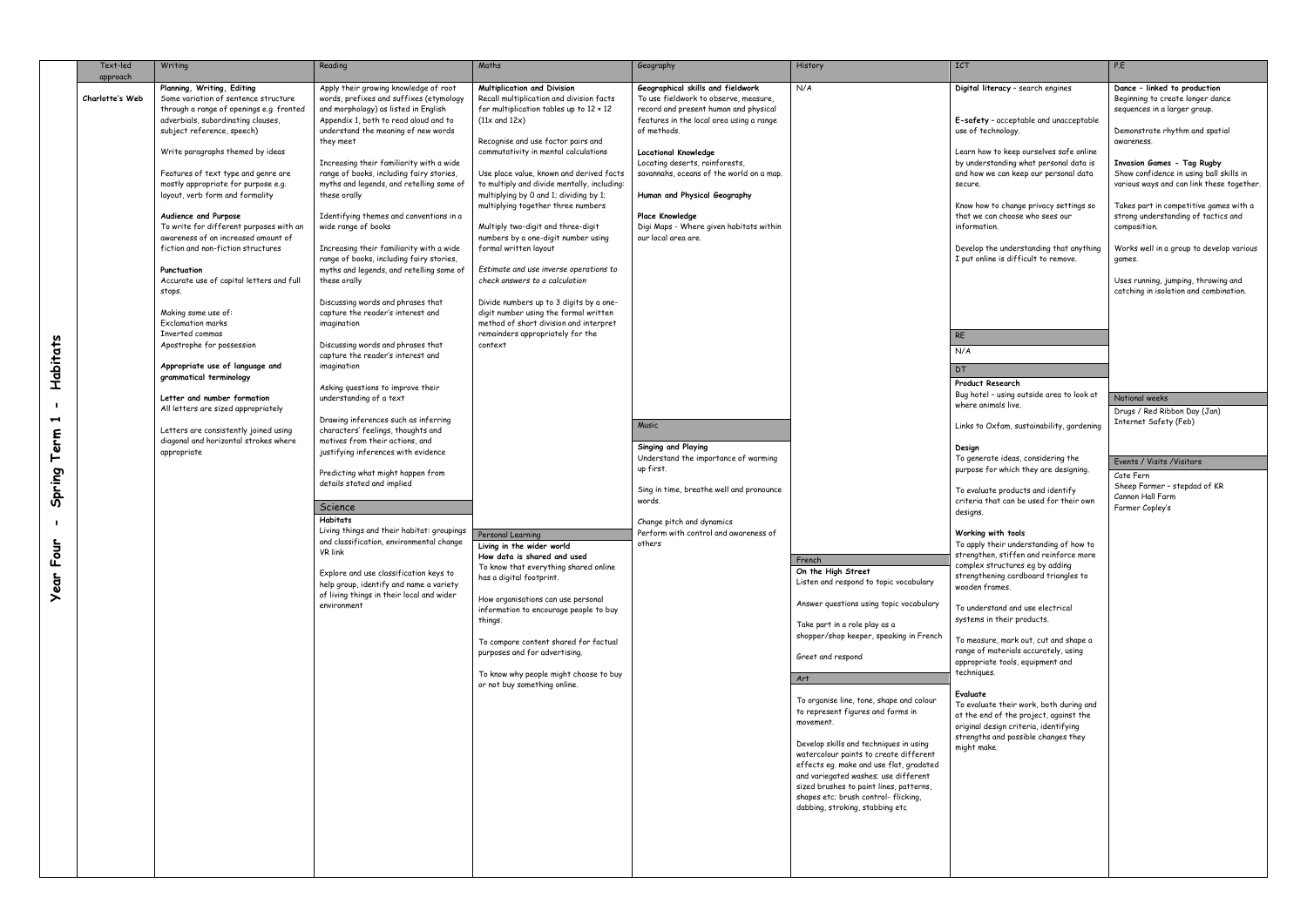|                                                  | Text-led                  | Writing                                                                                                                                                                                                                                                                                                                                                                                                                                                                                                                                                                                                                                                                                                                                                                                                                                                                                              | Reading                                                                                                                                                                                                                                                                                                                                                                                                                                                                                                                                                                                                                                                                                                                                                                                                                                                                                                                                                                                                                                                                                                                                                                                                                                                                                                                                                                                                                       | Maths                                                                                                                                                                                                                                                                                                                                                                                                                                                                                                                                                                                                                                                                                                                                                               | Geography                                                                                                                                                                                                                                                                                                                                                                                                                                                                                                                                                                                                                                                                                                                                                                                                                                                                                                                                                                                                                | History                                                                                                                                                                                                                                                                              | <b>ICT</b>                                                                                                                                                                                                                                                                                                                                                                                                                                                                                                                                                                                                                                                                                                                                                                                                                                                                                                                               | P.E                                                                                                                                                                                                                                                                                                                                                                                                                                                                                                                                                                                                                                                      |
|--------------------------------------------------|---------------------------|------------------------------------------------------------------------------------------------------------------------------------------------------------------------------------------------------------------------------------------------------------------------------------------------------------------------------------------------------------------------------------------------------------------------------------------------------------------------------------------------------------------------------------------------------------------------------------------------------------------------------------------------------------------------------------------------------------------------------------------------------------------------------------------------------------------------------------------------------------------------------------------------------|-------------------------------------------------------------------------------------------------------------------------------------------------------------------------------------------------------------------------------------------------------------------------------------------------------------------------------------------------------------------------------------------------------------------------------------------------------------------------------------------------------------------------------------------------------------------------------------------------------------------------------------------------------------------------------------------------------------------------------------------------------------------------------------------------------------------------------------------------------------------------------------------------------------------------------------------------------------------------------------------------------------------------------------------------------------------------------------------------------------------------------------------------------------------------------------------------------------------------------------------------------------------------------------------------------------------------------------------------------------------------------------------------------------------------------|---------------------------------------------------------------------------------------------------------------------------------------------------------------------------------------------------------------------------------------------------------------------------------------------------------------------------------------------------------------------------------------------------------------------------------------------------------------------------------------------------------------------------------------------------------------------------------------------------------------------------------------------------------------------------------------------------------------------------------------------------------------------|--------------------------------------------------------------------------------------------------------------------------------------------------------------------------------------------------------------------------------------------------------------------------------------------------------------------------------------------------------------------------------------------------------------------------------------------------------------------------------------------------------------------------------------------------------------------------------------------------------------------------------------------------------------------------------------------------------------------------------------------------------------------------------------------------------------------------------------------------------------------------------------------------------------------------------------------------------------------------------------------------------------------------|--------------------------------------------------------------------------------------------------------------------------------------------------------------------------------------------------------------------------------------------------------------------------------------|------------------------------------------------------------------------------------------------------------------------------------------------------------------------------------------------------------------------------------------------------------------------------------------------------------------------------------------------------------------------------------------------------------------------------------------------------------------------------------------------------------------------------------------------------------------------------------------------------------------------------------------------------------------------------------------------------------------------------------------------------------------------------------------------------------------------------------------------------------------------------------------------------------------------------------------|----------------------------------------------------------------------------------------------------------------------------------------------------------------------------------------------------------------------------------------------------------------------------------------------------------------------------------------------------------------------------------------------------------------------------------------------------------------------------------------------------------------------------------------------------------------------------------------------------------------------------------------------------------|
| e<br>पर्<br>Human<br>N<br>Term<br>Spring<br>Four | approach<br>Demon Dentist | Planning, Writing, Editing<br>Some variation of sentence structure<br>through a range of openings e.g. fronted<br>adverbials, subordinating clauses,<br>subject reference, speech)<br>Write paragraphs themed by ideas<br>Features of text type and genre are<br>mostly appropriate for purpose e.g.<br>layout, verb form and formality<br>Audience and Purpose<br>To write for different purposes with an<br>awareness of an increased amount of<br>fiction and non-fiction structures<br>Punctuation<br>Accurate use of capital letters and full<br>stops.<br>Making some use of:<br><b>Exclamation marks</b><br>Inverted commas<br>Apostrophe for possession<br>Appropriate use of language and<br>grammatical terminology<br>Letter and number formation<br>All letters are sized appropriately<br>Letters are consistently joined using<br>diagonal and horizontal strokes where<br>appropriate | Apply their growing knowledge of root<br>words, prefixes and suffixes (etymology<br>and morphology) as listed in English<br>Appendix 1, both to read aloud and to<br>understand the meaning of new words<br>they meet<br>Increasing their familiarity with a wide<br>range of books, including fairy stories,<br>myths and legends, and retelling some of<br>these orally<br>Identifying themes and conventions in a<br>wide range of books<br>Increasing their familiarity with a wide<br>range of books, including fairy stories,<br>myths and legends, and retelling some of<br>these orally<br>Discussing words and phrases that<br>capture the reader's interest and<br>imagination<br>Discussing words and phrases that<br>capture the reader's interest and<br>imagination<br>Asking questions to improve their<br>understanding of a text<br>Drawing inferences such as inferring<br>characters' feelings, thoughts and<br>motives from their actions, and<br>justifying inferences with evidence<br>Predicting what might happen from<br>details stated and implied<br>Science<br>Digestive system<br>Writing linked to digestive system -<br>story/recount of food travelling through Living in the wider world<br>the digestive system.<br>Investigate the effects of different<br>drinks on a tooth like substance. - Place<br>eggshells into beakers containing a range<br>of different liquids. Observe effects | Fractions<br>Add and subtract fractions with the<br>same denominator.<br>Recognise and show, using diagrams,<br>families of common equivalent fractions.<br>Recognise and write decimal equivalents<br>of any number of tenths or hundredths.<br>Personal Education<br>Making decisions about money; using<br>and keeping money safe<br>How people make different spending<br>decisions based on their budget, values<br>and needs.<br>How to keep track of money and why it<br>is important to know how much is being<br>spent.<br>About different ways to pay for things<br>such as cash, cards, e-payment and the<br>reasons for using them.<br>How people spend money can have<br>positive or negative effects on others<br>e.g. charities, single use plastics | <b>Locational Knowledge</b><br>Northern and Southern Hemispheres,<br>Arctic and Antarctic Circle; (Revisit) VR<br>Link<br>Make predictions on how life will be<br>different in the environments studied.<br>Ask relevant questions and source<br>relevant information to study the<br>climate of areas studied.<br>Human and Physical Geography<br>Identify geographical similarities and<br>differences between different regions<br>in Europe, making comparisons with the<br>UK<br>Geographical Skills and Fieldwork<br>Confidently use maps, atlases, globes and<br>google Earth to describe and locate<br>French speaking countries using 6 grid<br>references. French Link<br>Music<br>Play and perform: Glockenspiels<br>Controlling sound through singing and<br>playing<br>Sustain a rhythmic<br>ostinato/drone/melodic ostinato on an<br>instrument.<br>Perform parts from memory and from<br>notation (at least 3 notes on a<br>glockenspiels)<br><b>Improvising and Composing</b><br>Record own compositions | N/A<br>French<br>French speaking countries<br>Who speaks French<br>Vocabulary<br>Develop an accurate pronunciation so<br>others can understand.<br>Distinguish between masculine and<br>feminine nouns.<br>Art<br>Painting<br>Using watercolours to create warm and<br>cold colours. | Algorithms & Programming - Data<br>Harvest<br><b>RE</b><br>What does it mean to be a Hindu in<br>Britain?<br><b>DT</b><br>Rail Project<br>Design<br>To generate ideas, considering the<br>purpose for which they are designing.<br>To evaluate products and identify<br>criteria that can be used for their own<br>designs.<br>Working with tools<br>To apply their understanding of how to<br>strengthen, stiffen and reinforce more<br>complex structures eg by adding<br>strengthening cardboard triangles to<br>wooden frames.<br>To understand and use electrical<br>systems in their products.<br>To measure, mark out, cut and shape a<br>range of materials accurately, using<br>appropriate tools, equipment and<br>techniques.<br>Evaluate<br>To evaluate their work, both during and<br>at the end of the project, against the<br>original design criteria, identifying<br>strengths and possible changes they<br>might make. | Invasion games - Hockey and<br>Dodgeball<br>Show confidence in using ball skills in<br>various ways and can link these together.<br>Takes part in competitive games with a<br>strong understanding of tactics and<br>composition.<br>Works well in a group to develop various<br>games.<br>Uses running, jumping, throwing and<br>catching in isolation and combination.<br>Oxfam - willingness to participate in<br>activities both inside and outsider a<br>classroom.<br>National weeks<br>Dentist Day (March)<br>National Science Week (March)<br>Events / Visits / Visitors<br>Dentist Visit to school<br>Nurse or Doctor Visit<br>First Aid Lesson |
|                                                  |                           |                                                                                                                                                                                                                                                                                                                                                                                                                                                                                                                                                                                                                                                                                                                                                                                                                                                                                                      |                                                                                                                                                                                                                                                                                                                                                                                                                                                                                                                                                                                                                                                                                                                                                                                                                                                                                                                                                                                                                                                                                                                                                                                                                                                                                                                                                                                                                               |                                                                                                                                                                                                                                                                                                                                                                                                                                                                                                                                                                                                                                                                                                                                                                     |                                                                                                                                                                                                                                                                                                                                                                                                                                                                                                                                                                                                                                                                                                                                                                                                                                                                                                                                                                                                                          |                                                                                                                                                                                                                                                                                      |                                                                                                                                                                                                                                                                                                                                                                                                                                                                                                                                                                                                                                                                                                                                                                                                                                                                                                                                          |                                                                                                                                                                                                                                                                                                                                                                                                                                                                                                                                                                                                                                                          |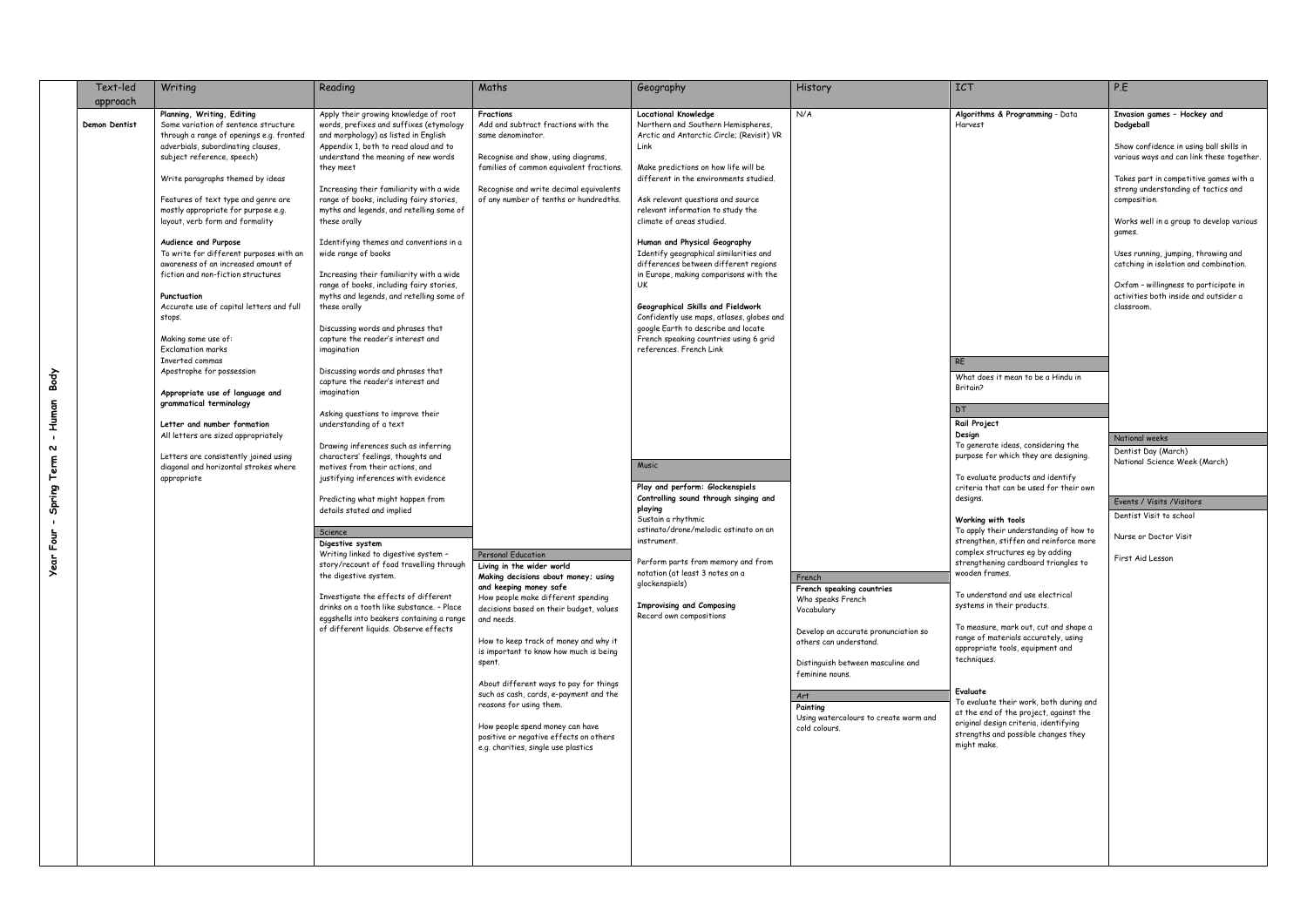|                               | Text-led<br>approach | Writing                                                                                                                                                                                                                                                                                                                                                                                                                                                                                                                                                                                                                                                                                                                                                               | Reading                                                                                                                                                                                                                                                                                                                                                                                                                                                                                                                                                                                                                                      | Maths                                                                                                                                                                                                                                                                                                                                                                                                                                                                                                                                 | Geography                                                                                                                                                                                                                                                                                                                                                                                                                                                                                                                                                                                                                                    | History                                                                                                                                                                                                                                                                                                                                                                                                                                                                                                                | <b>ICT</b>                                                                                                                                                                                                                                                                                                                                                                                      | P.E                                                                                                                                                                                                                                                                                                                                                                                                                                                                                                                                                                                                                                                                          |
|-------------------------------|----------------------|-----------------------------------------------------------------------------------------------------------------------------------------------------------------------------------------------------------------------------------------------------------------------------------------------------------------------------------------------------------------------------------------------------------------------------------------------------------------------------------------------------------------------------------------------------------------------------------------------------------------------------------------------------------------------------------------------------------------------------------------------------------------------|----------------------------------------------------------------------------------------------------------------------------------------------------------------------------------------------------------------------------------------------------------------------------------------------------------------------------------------------------------------------------------------------------------------------------------------------------------------------------------------------------------------------------------------------------------------------------------------------------------------------------------------------|---------------------------------------------------------------------------------------------------------------------------------------------------------------------------------------------------------------------------------------------------------------------------------------------------------------------------------------------------------------------------------------------------------------------------------------------------------------------------------------------------------------------------------------|----------------------------------------------------------------------------------------------------------------------------------------------------------------------------------------------------------------------------------------------------------------------------------------------------------------------------------------------------------------------------------------------------------------------------------------------------------------------------------------------------------------------------------------------------------------------------------------------------------------------------------------------|------------------------------------------------------------------------------------------------------------------------------------------------------------------------------------------------------------------------------------------------------------------------------------------------------------------------------------------------------------------------------------------------------------------------------------------------------------------------------------------------------------------------|-------------------------------------------------------------------------------------------------------------------------------------------------------------------------------------------------------------------------------------------------------------------------------------------------------------------------------------------------------------------------------------------------|------------------------------------------------------------------------------------------------------------------------------------------------------------------------------------------------------------------------------------------------------------------------------------------------------------------------------------------------------------------------------------------------------------------------------------------------------------------------------------------------------------------------------------------------------------------------------------------------------------------------------------------------------------------------------|
|                               |                      | Handwriting<br>All letters are sized appropriately<br>Letters are consistently joined using<br>diagonal and horizontal strokes where<br>appropriate<br>Composition/Vocabulary, Grammar,<br>Punctuation<br>Write paragraphs themed by ideas<br>Features of text type and genre are<br>mostly appropriate for purpose e.g.<br>layout, verb form and formality<br>Non phrases are expanded by the<br>addition of modified adjectives, nouns<br>and prepositional phrases<br>Fronted adverbials are consistently<br>marked with commo<br>Mark connecting adverbs accurately<br>Subordinating clauses, that start with a<br>subordinating conjunction, are marked<br>with a comma Appendix 3<br>Use non-finite subordinate clauses<br>Some variation of sentence structure | Apply their growing knowledge of root<br>words, prefixes and suffixes (etymology<br>and morphology) as listed in English<br>Appendix 1, both to read aloud and to<br>understand the meaning of new words<br>they meet<br>Increasing their familiarity with a wide<br>range of books, including fairy stories,<br>myths and legends, and retelling some of<br>these orally<br>Identifying themes and conventions in a<br>wide range of books<br>Discussing words and phrases that<br>capture the reader's interest and<br>imagination<br>Asking questions to improve their<br>understanding of a text<br>Drawing inferences such as inferring | Number and Place Value<br>Recognise the place value of each digit in<br>a four-digit number.<br>Order and compare numbers beyond<br>1000.<br>Round any number to the nearest 10, 100<br>or 1000.<br>Find 1000 more or less than a given<br>number,<br>Count backwards through zero to include<br>negative numbers.<br>Identify, represent and estimate<br>numbers using different<br>representations.<br>Read Roman numerals to 100 (I to C) and<br>know that over time, the numeral system<br>changed to include the concept of zero | Locational knowledge<br>To use maps, globes and<br>digital/computer mapping to locate<br>countries in the world (Africa/Egypt).<br>Comparisons between Cairo and<br>Doncaster when studying Ancient Egypt<br>in history - climate - land use.<br>Make predictions on how life will be<br>different in the different environments<br>studied.<br>Ask relevant questions and source<br>relevant information to study the<br>climate of the area studied.<br>Study maps, aerial photos, ordnance<br>survey maps to identify key<br>topographical features, including hills,<br>mountains and rivers.<br>Compare rivers in and around the world. |                                                                                                                                                                                                                                                                                                                                                                                                                                                                                                                        | E-Safety<br>I recognise acceptable and unacceptable<br>behaviour using technology<br>I can talk about the ways I can protect<br>myself and my friends from harm online<br>I can report concerns to an adult<br>I know that anything I post online can be<br>seen by others                                                                                                                      | Athletics (Sports Day)<br>Begin to use a range of running<br>techniques and use with confidence.<br>Can perform a running jump with more<br>than one component.<br>Demonstrates accuracy in throwing and<br>catching activities.<br>Describes good athletic performance<br>using correct vocab.<br>Can use equipment safely and with good<br>control.<br>Orienteering and fitness<br>Develop strong listening skills.<br>Uses simple maps.<br>Begin to think activities through and<br>problem solve.<br>Choose and apply strategies to solve<br>problems with support.<br>Discuss and work with others in a group.<br>Demonstrates an understanding of how<br>to stay safe. |
| Rivers<br>H<br>Term<br>Summer |                      | through a range of openings e.g. fronted<br>adverbials, subordinating clauses,<br>subject reference, speech<br>Describe setting and characters<br>Edit writing<br>Direct speech is consistently punctuated<br>accurately<br>Indicate possession using an apostrophe<br>with plural nouns<br>Pronouns link paragraphs<br>Adverbials link paragraphs<br>Use present progressive tense<br>Use present perfect tense consistently<br>Use past perfect tense                                                                                                                                                                                                                                                                                                               | characters' feelings, thoughts and<br>motives from their actions, and<br>justifying inferences with evidence<br>Predicting what might happen from<br>details stated and implied<br>Retrieve and record information from<br>non-fiction.<br>Develop positive attitudes to reading<br>and understanding of what they read by:<br>listening to and discussing a wide range<br>of fiction, poetry, plays, non-fiction and<br>reference books or textbooks<br>reading books that are structured in                                                                                                                                                | and place value.<br><b>Addition</b> and Subtraction<br>Add and subtract numbers with up to 4<br>digits using the formal written methods<br>of columnar addition where appropriate.<br>Estimate and use inverse operations to<br>check answers (+)<br>Solve addition two-step problems in<br>contexts, deciding which operations and<br>methods to use and why.                                                                                                                                                                        |                                                                                                                                                                                                                                                                                                                                                                                                                                                                                                                                                                                                                                              | Personal Learning<br>Health and well-being<br>Physical health and mental well-being<br>Maintaining a balanced lifestyle; oral<br>hygiene and dental care.<br>To identify a wide range of factors that<br>maintain a balanced, healthy lifestyle,<br>physically and mentally.<br>To recognise what good physical health<br>means and how to recognise early signs<br>of physical/mental illness.<br>To recognise that common illnesses can<br>be quickly and easily treated with the<br>right care - visiting a Dr etc. | <b>RE</b><br>Express insights about the nature,<br>significance and impact of religions<br>and worldviews.<br>What does it mean to be a Hindu in<br>Britain today?<br>What can we learn from religions about<br>deciding what is right and wrong?<br>Gain and deploy the skills needed to<br>engage seriously with religions and<br>worldviews.<br>DT.                                          |                                                                                                                                                                                                                                                                                                                                                                                                                                                                                                                                                                                                                                                                              |
|                               |                      |                                                                                                                                                                                                                                                                                                                                                                                                                                                                                                                                                                                                                                                                                                                                                                       | different ways and reading for a range<br>of purposes.                                                                                                                                                                                                                                                                                                                                                                                                                                                                                                                                                                                       | Science                                                                                                                                                                                                                                                                                                                                                                                                                                                                                                                               |                                                                                                                                                                                                                                                                                                                                                                                                                                                                                                                                                                                                                                              | To know how to maintain oral hygiene<br>and dental health, including how to brush                                                                                                                                                                                                                                                                                                                                                                                                                                      |                                                                                                                                                                                                                                                                                                                                                                                                 |                                                                                                                                                                                                                                                                                                                                                                                                                                                                                                                                                                                                                                                                              |
| È<br>ق<br>ت                   |                      |                                                                                                                                                                                                                                                                                                                                                                                                                                                                                                                                                                                                                                                                                                                                                                       | Use dictionaries to check the meaning of<br>words that they have read.<br>Identify main ideas drawn from more                                                                                                                                                                                                                                                                                                                                                                                                                                                                                                                                | Water cycles<br>To identify the part played by<br>evaporation and condensation in the<br>water cycle<br>WS - To make systematic and careful                                                                                                                                                                                                                                                                                                                                                                                           | Music<br>Listening and appraising                                                                                                                                                                                                                                                                                                                                                                                                                                                                                                                                                                                                            | and floss correctly.<br>To recognise the importance of regular<br>visits to the dentist and the effects of<br>different foods, drinks and substances<br>on dental health.                                                                                                                                                                                                                                                                                                                                              |                                                                                                                                                                                                                                                                                                                                                                                                 | National weeks<br>Drugs / Red Ribbon Day (Jan)                                                                                                                                                                                                                                                                                                                                                                                                                                                                                                                                                                                                                               |
| ear                           |                      |                                                                                                                                                                                                                                                                                                                                                                                                                                                                                                                                                                                                                                                                                                                                                                       | than one paragraph and be able to<br>summarise these.<br>Participate in discussion about both<br>books that are read to them and those<br>they can read for themselves, taking<br>turns and listening to what others say.<br>Check that the text makes sense to<br>them, discussing their understanding and<br>explaining the meaning of words in<br>context                                                                                                                                                                                                                                                                                 | observations and accurate<br>measurements.<br>WS - To record findings using simple<br>scientific language, drawings, labelled<br>diagrams, bar charts, and tables<br>*Compare on different days when<br>temperature is different What does<br>this prove/tell us?                                                                                                                                                                                                                                                                     | To use (relevant and targeted) musical<br>vocabulary in an appropriate way.<br>Compose and perform melodies using 4-5<br>different notes.<br>Use a variety of different devices to<br>demonstrate melody, rhythm and chords.                                                                                                                                                                                                                                                                                                                                                                                                                 |                                                                                                                                                                                                                                                                                                                                                                                                                                                                                                                        | Art<br>Landscape drawing<br>Identify, mix and use warm and cold<br>colours.                                                                                                                                                                                                                                                                                                                     | Events / Visits / Visitors<br>River visit                                                                                                                                                                                                                                                                                                                                                                                                                                                                                                                                                                                                                                    |
|                               |                      |                                                                                                                                                                                                                                                                                                                                                                                                                                                                                                                                                                                                                                                                                                                                                                       |                                                                                                                                                                                                                                                                                                                                                                                                                                                                                                                                                                                                                                              |                                                                                                                                                                                                                                                                                                                                                                                                                                                                                                                                       |                                                                                                                                                                                                                                                                                                                                                                                                                                                                                                                                                                                                                                              | French<br>My day<br>To tell the time<br>To count in 5s.                                                                                                                                                                                                                                                                                                                                                                                                                                                                | Examine Ted Harrison landscape artwork<br>and his use of warm and cold colours -<br>link to rivers.<br>Develop skills and techniques in using<br>watercolour paints to create different<br>effects eg. make and use flat, gradated<br>and variegated washes; use different<br>sized brushes to paint lines, patterns,<br>shapes etc; brush control-flicking,<br>dabbing, stroking, stabbing etc |                                                                                                                                                                                                                                                                                                                                                                                                                                                                                                                                                                                                                                                                              |